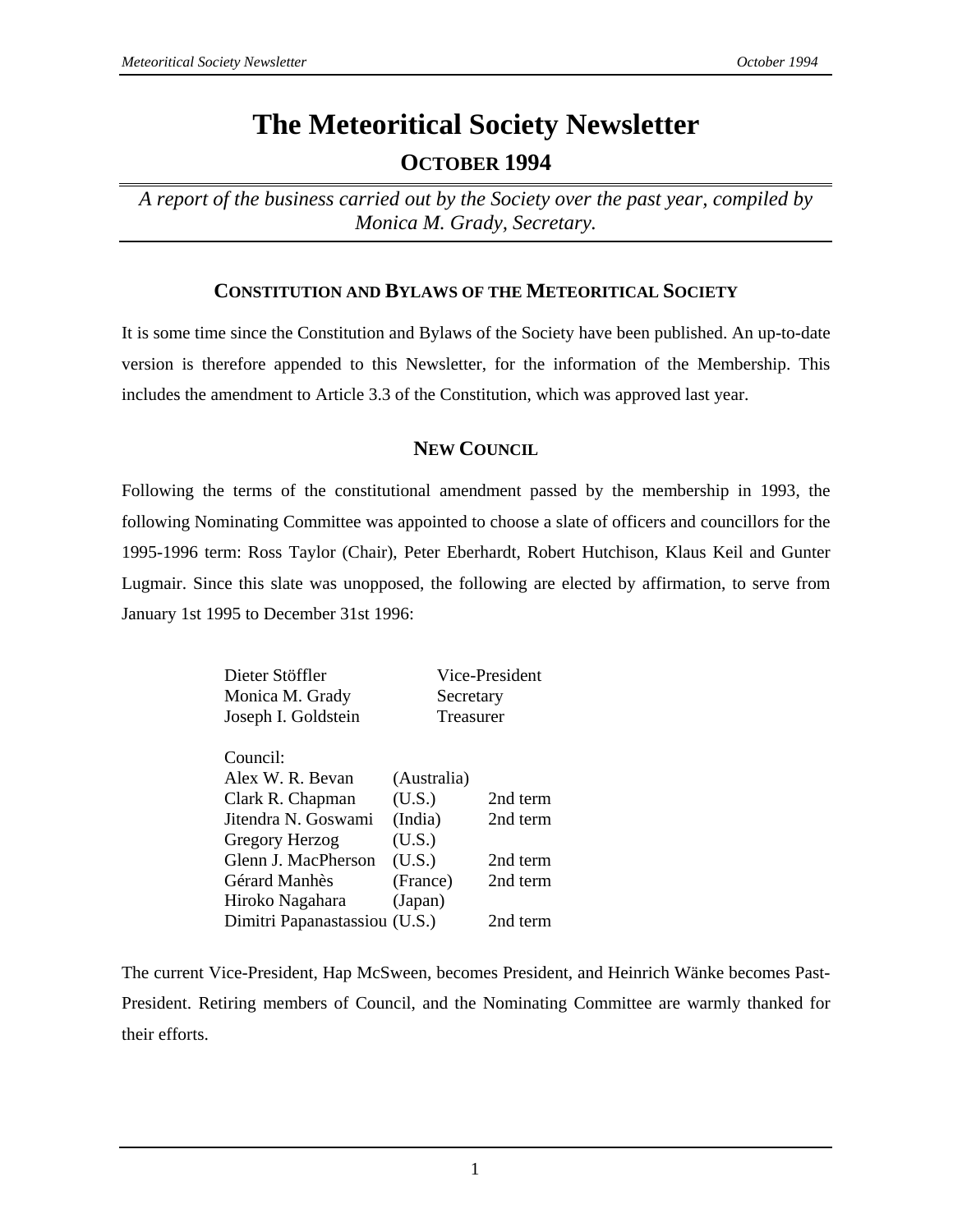# **FINANCES**

### Roger H. Hewins, Treasurer

The balance sheet for 1993 given below shows the Society in a healthy financial position. The royalties from Pergamon Press for the publication of *Geochimica et Cosmochimica Acta* continue to accrue. Council considered the high number of pages planned for *Meteoritics* in 1995 and the new lower costs per page, and decided that \$60 membership fees are adequate for Society expenses. There will be no dues increase for 1995.

### BALANCE SHEET 31 December, 1993

| <b>ASSETS (\$US)</b>    |                                     |           |
|-------------------------|-------------------------------------|-----------|
|                         | <b>Bank Account Balance</b>         | 79,100.27 |
| Checks for deposit      |                                     | 6,440.00  |
| Assets as of $31/12/93$ |                                     | 85,540.27 |
|                         | Liability (Volume 28, $#5$ )*       | 8,235.01  |
|                         | Net Assets as of $31/12/93$         | 77,305.26 |
| <b>CAPITAL (\$US)</b>   |                                     |           |
|                         | <b>Bank Account Balance</b>         | 42,910.44 |
| Checks for Deposit**    |                                     | 10,425.00 |
|                         | Total Capital as of 1/1/93          | 53,335.44 |
|                         | <b>Increase in Capital for 1993</b> | 23,969.82 |
|                         | Net Capital as of 31 December 1993  | 77,305.26 |

This statement include a royalty from Pergamon of \$23,333.33 (which is being set aside until 1997, at the recommendation of the Publications Committee), but does not include income, including page charges, from the 1993 Vail meeting (\$7,786.64), which was received in 1994.

\*This is listed separately, as we received the bills for one issue of *Meteoritics* more than we actually printed in 1993.

\*Mailed to bank in December, credited to account in January.

With late payments and new members still trickling in, the current number of members has almost regained the total of 905 it reached for the last two years. A small number of members make a substantial impact on society finances in the form of gifts. The following sustaining members gave major amounts (\$100 or more over the last two years):

Burn E., French B., Greenberg W., Herfurth G., Ngo H., Rust P., Skinner W., Wanke H., Wasson J., Welbon W.

The following members also gave donations:-

Bishop J., Brogioni A., Cook A., Dietz D., Gaffey M., Glass B., Gold D., Harlow G., Hill L., Houston W., Huss G., Jeffries A., Kempton R., Kohman T., Lugmair G., Lundquist C., Mark K., Marvin U., Narendra B., Ogilvie R., Okada A., Pepin R., Plansky L., Qi-Lu, Reimold W., Reynolds J., Russell J., Taylor L., Thompson E., Tilton G., Velsko C., Walker D., Walker R., Weigel A., Welbon A.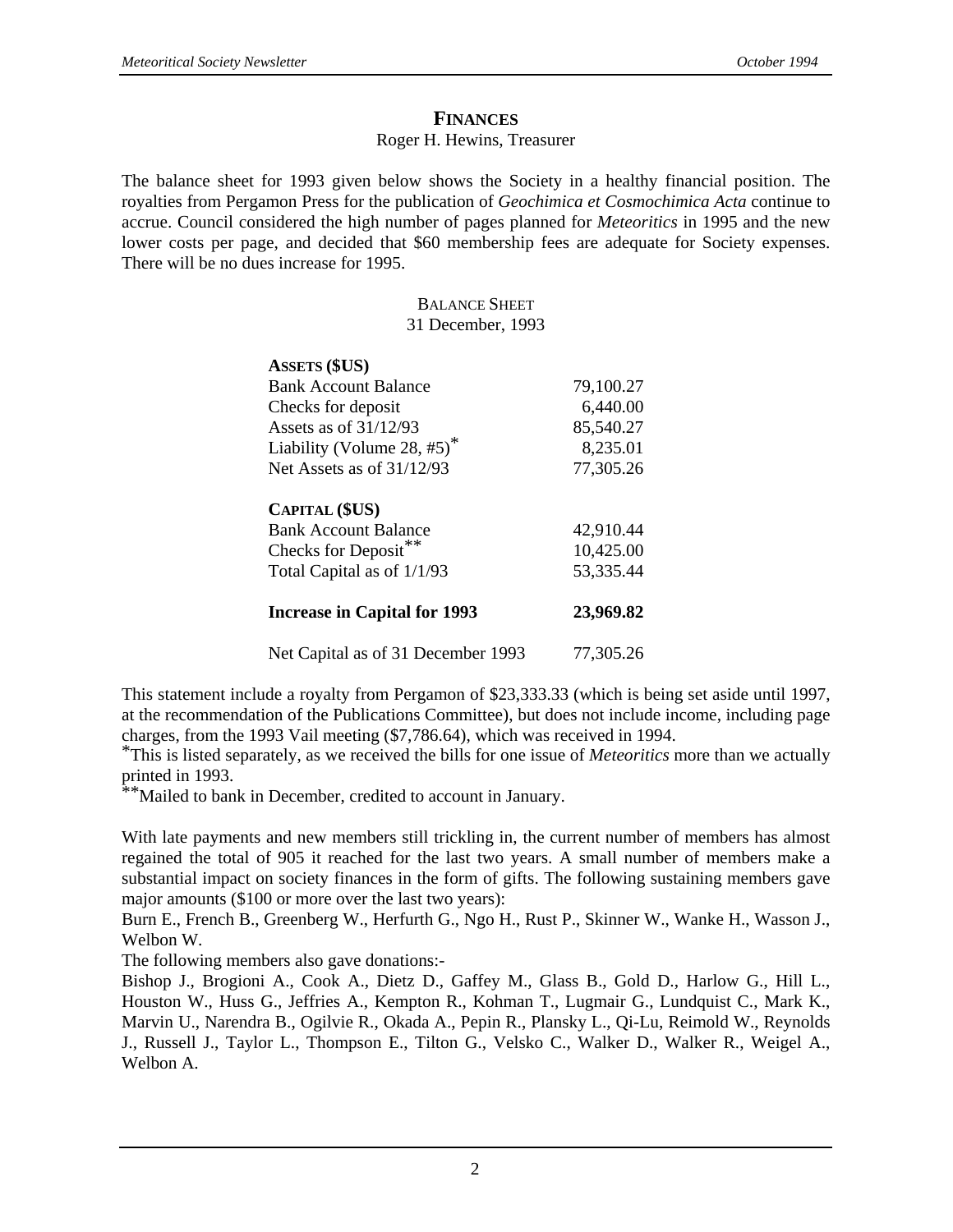Apologies to anyone whose contribution was overlooked. We are awaiting receipt of a donation left to the Society in the will of Edwin E. Friton.

Next year's dues should be sent to the incoming treasurer, Joe Goldstein of the University of Massachusetts. Please read your dues statements carefully and respond promptly; it is difficult to get back-issues of journals if you miss them when they should be issued.

## **METEORITICS**

### Derek Sears, Editor

*Meteoritics* continues to fare well. The Society published five issues in 1993 and will publish six issues in 1994. The flow of high quality papers continues and the invited review series seems to be as popular and successful as ever. This series was originally intended to be temporary, but now there is considerable resistance to stopping it. We exhausted the supply of reviews originally identified and the board is now in the throes of drawing up a new list. We have a number of exciting ideas, but we would always welcome new suggestions.

On the financial front we had two pleasant surprises this year:

First, despite the 40% increase in the charge we must make to libraries for the journal, we managed to increase the number of institutional subscriptions by about 10%. (This time last year our major concern was that the loss of institutions following the price increase be no more about 20-30%). About half the increase was due to the donations by the Barringer Crater Company and Gerry Wasserburg of subscriptions for institutions in "soft-money" countries. We are grateful to these benefactors for this special form of support to our journal and our colleagues. However, many members also worked hard to acquire new subscriptions for us, and the entire Society is very grateful. One member secured four new institutional subscriptions this year. However, *Meteoritics* still does not have the number of institutional subscriptions warranted by the calibre and quality of the journal, and we are still asking all our friends to help. If your institution does not subscribe, please encourage them to do so, and please contact us for help. We can give you advertising material, specimen copies, copious arguments, and other legal incentives you can offer the librarian.

The second pleasant surprise was that we were able to renegotiate the contract with the printers, cutting about a further 25% from production costs. With the changes to electronic submission introduced last year, we are now able to produce a journal more than twice the 1991 size at twothirds the cost per page and take on a fairly ambitious marketing campaign.

All this means that the journal is healthy and still has room for growth. A good journal always has room for good articles, and we can never have enough of our community's best material. We have therefore decided to add to our marketing campaign, a concerted effort to attract high-quality articles. It should not be difficult. The journal's circulation and the number of asteroid, comet and meteorite articles appearing in the journal are higher than some of our competitors, and institutional subscriptions are doing better than just holding steady. We are working hard to broaden the scope of the journal. Most importantly, we review and publish more rapidly than the other journals in the field. The short mean review time (from receipt of a paper by the journal to the receipt of reviews by the author) is about 2 months and our short production time (typically about 3 months) means that more than 75% of acceptable articles appear in print within 8 months of initial submission. By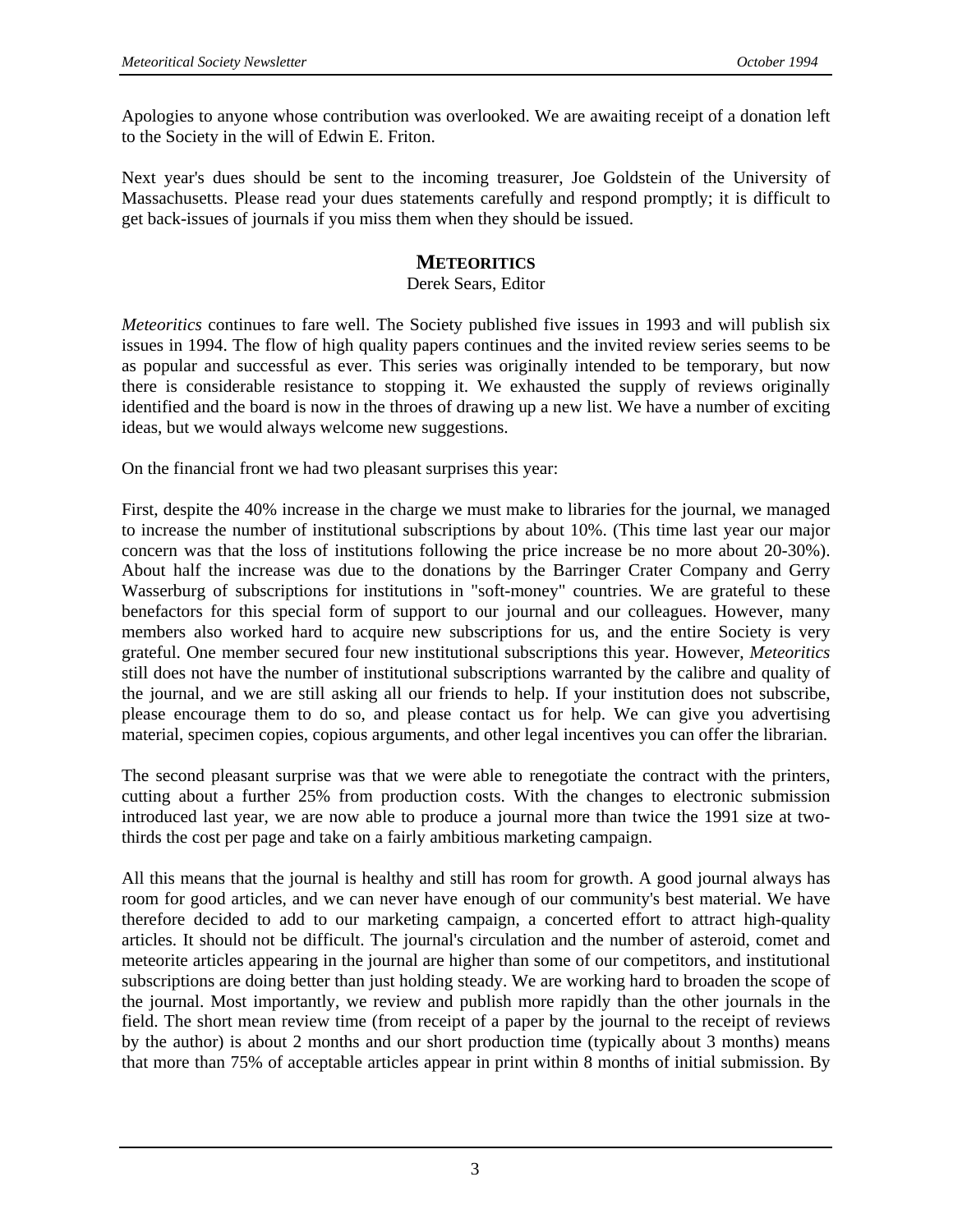prior arrangement, especially exciting and timely papers can often be handled in about half this time.

The mainstay of the journal, authors aside, is the team of associate editors. They now number thirteen, the most recent being Hiroko Nagahara and Rainer Wieler. All do an excellent job, not just in handling papers but in guiding the editor though his daily turmoils. In this respect the managerial board (Mike Lipschutz, Ed Anders and Hazel Sears) also deserve more thanks than they receive, as do Joyce Roth and Gail Halleck who actually chase the papers through the system, assemble the material on the page and ensure that it gets to you.

# **HONOURS**

**Leonard Medal 1995**. Next year's medallist is Professor F. Begemann, of the Max-Planck-Institüt für Chemie, Mainz. Here are excerpts from the Committee's citation:

*One of Dr Begemann's better-known contributions is the measurement and interpretation of cosmic-ray effects in meteorites. Dr Begemann was the first to determine an age for a meteorite's exposure to cosmic rays in 1957; this opened up a whole new field of research which has prospered and matured since.* 

*His investigation of the occurrence and composition of the planetary noble gases in ureilites produced outstanding results: he determined the isotopic composition of the lighter noble gases with unprecedented accuracy, and for the first time he identified the carbon-rich, diamond-containing meteoritic component as a major carrier of the planetary noble gases.* 

Members of the Leonard Medal Committee were: Robin Brett, Don Bogard (Chair), Paul Pellas, Otto Eugster and John Wood.

Nominations for Leonard medallists are encouraged and may be submitted to Don Bogard (Leonard Medal Committee Chair in 1995), prior to January 15th 1995. His address is: NASA Johnson Space Centre, Code SN2, Houston, Texas 77058, U.S.A.

**Barringer Medal 1995**. Next year's medallist is Professor W. A. (Bill) Cassidy, from the University of Pittsburgh. Here are excerpts from the Committee's citation:

*Although Bill's contributions to meteoritics through his initiation of an extremely successful program to recover meteorites from the Antarctic continent are well known, he is also one of the early workers in meteorite crater studies........In studying the craters of the Campo del Cielo meteorite in Argentina he documented one of the earliest occurrences of impact craters which have associated meteorite masses.....This became part of a growing body of evidence that ultimately marked the beginning of the end of resistance to impact as a recognizable geological process on Earth.* 

*The latter part of Bill's career has been focused on recovery of meteorites from Antarctica. He is best known for his leadership in the Antarctic Search for Meteorites (ANSMET) Program. This program is intended primarily to recover meteorites, but also it provides indirect information on fall phenomena such as atmospheric break-up and dispersal, as well*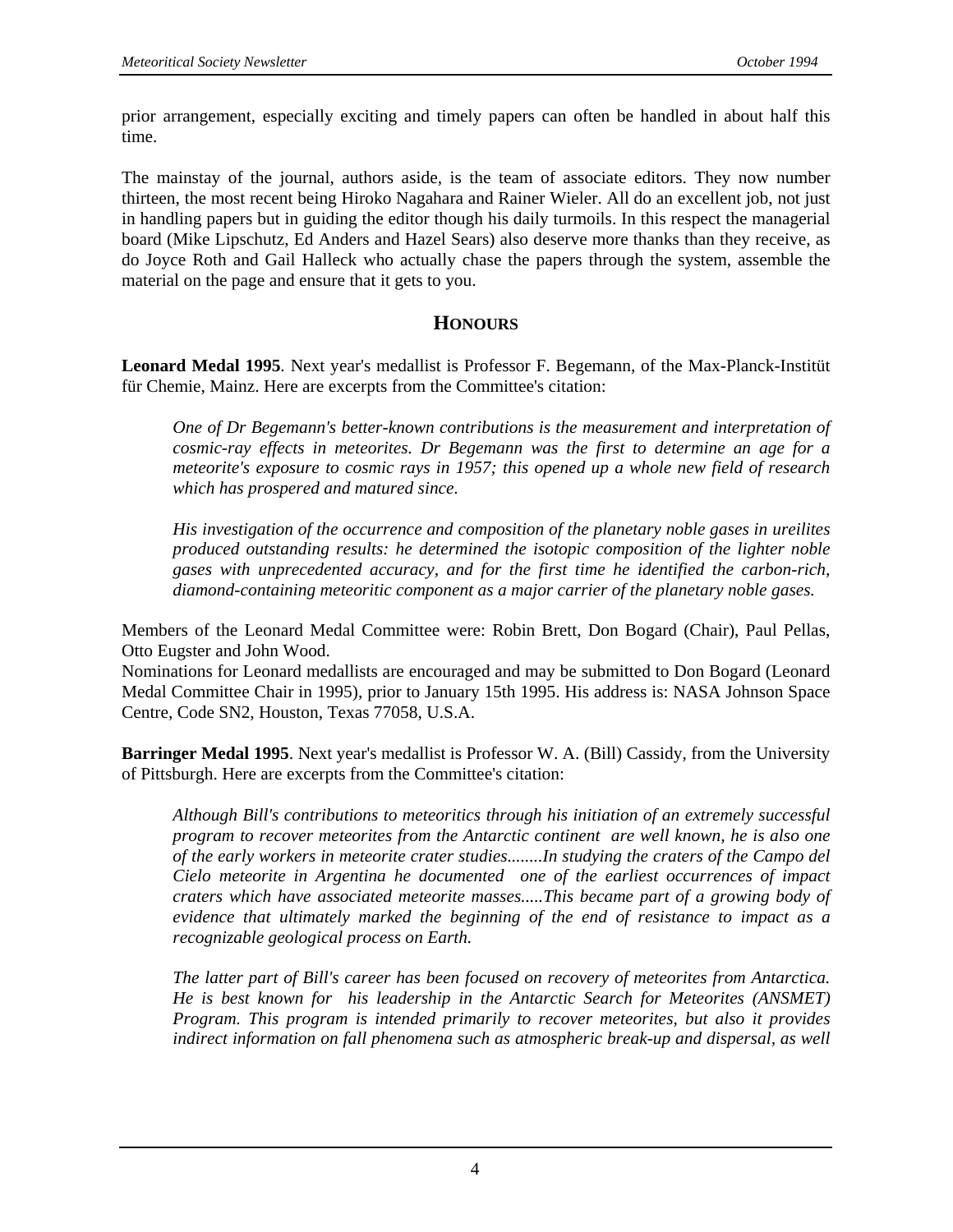*as shock and impact phenomena on meteorite parent bodies and in space. Bill has made a monumental contribution to this discipline.*

Members of the Barringer Medal Committee were: Robert S. Dietz (Chair), Eugene Shoemaker, Mike Dence and Billy Glass. Nominations for Barringer medallists are encouraged and may be submitted for 1995, to Eugene Shoemaker (Leonard Medal Committee Chair in 1995), prior to January 15th 1995. His address is: U.S.G.S., 2255 N. Gemini Drive, Flagstaff, Arizona AZ 86001, U.S.A.

**Fellows**. This year, nine Fellows were elected: Richard Becker, Andrew Graham, James Head, Gregory Herzog, Elmar Jessberger, Greg Kallemeyn, Christian Koeberl, Michel Maurette and Ulrich Ott. Next year is an odd-numbered year, therefore no new Fellows will be elected. However, nominations are encouraged and may be submitted for 1996, to Don Bogard (Leonard Medal Committee Chair in 1995), prior to January 15th 1996. His address is: NASA Johnson Space Centre, Code SN2, Houston, Texas 77058, U.S.A.

# **MEETINGS**

**1994, 25-29 July: Prague**. *(Petr Jakeš)*. This year's meeting, held in the Congress Palace in the centre of Prague, was one of the most successful to date. Approximately 285 delegates attended, accompanied by 95 guests. Grants were awarded to 16 students. In all, *ca.* 200 papers were given in two parallel sessions, plus *ca.* 35 posters. Medals and certificates were presented to award winners Al Cameron and David Roddy and to the 9 new Fellows at a formal ceremony in the Karolinum, the ancient hall of Charles University. This was followed by a concert of chamber music. The banquet was held in the beautiful and impressive Spanish Hall of the Presidential Palace. The Society was also fortunate to be received by the Mayor of Prague at an afternoon reception.

Much thanks and warm appreciation goes to Petr Jakeš for organising such a memorable meeting.

**1995, 11-15 September: Washington, D.C.** *(Glenn J. MacPherson, Alan Boss, Tammy Dickinson, Jeff Grossman, George Wetherill, Jim Zimbleman)*. Organisation of the 1995 meeting continues to gather momentum. The annual banquet will be held in the History of Flight Gallery at the National Air and Space Museum. The registration fee is currently estimated at around \$150.

**1996, 22-26 July: Berlin**. *(Dieter Stöffler)*. The venue of the 1996 meeting has been changed, from Münster to Berlin. It will now be based at the Humboldt University, on the famous main avenue "Unter den Linden", Berlin. The welcome party and the annual banquet will be held in the Dinosaur Hall of the Museum für Naturkunde. Pre- and post-meeting field trips are planned to impact craters in Southern Sweden and Finland, and Nördlinger Ries and Steinheimer Becken in Germany.

**1997: Hawaii**. *(Klaus Keil)*. No date yet fixed. Council has accepted an invitation from Professor Klaus Keil at the Hawaii Institute of Geophysics to host a meeting in Hawaii. No firm venue has been chosen: the organisers are investigating the possibility of holding the meeting on one of the outer Islands, *e.g.* the Garden Island of Kauai, rather than in Honolulu.

**1998:** The Society has received two invitations for 1998, from Dublin and Johannesburg. Letters of invitation from the two groups are given overleaf. Both are very attractive, and before deciding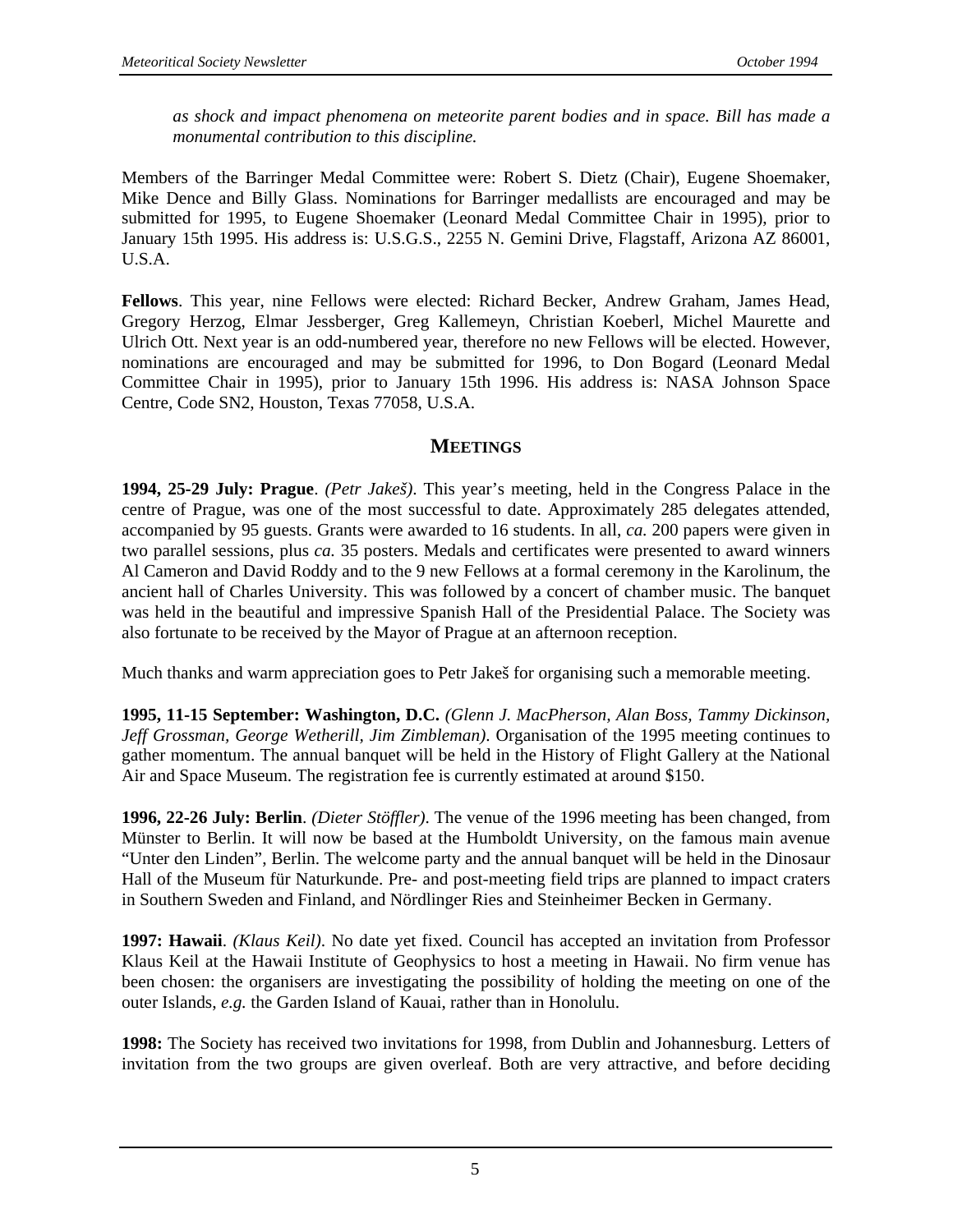which one to accept, Council wishes to consult the membership, to determine which site is more likely to attract a large and representative turnout. To this end, a questionnaire is attached. Please complete the questionnaire and return it by **February 15th 1995** to the Secretary:

> Dr Monica M. Grady, Dept. of Mineralogy, The Natural History Museum, Cromwell Road, London SW7 5BD

Fax: (44) (71) 938 9268

E-mail: M.Grady@nhm.ac.uk

**Future meetings**: It has traditionally been the case that alternate annual meetings are held in North America. However, the Society currently does not hold any invitations from a North American institution, although an invitation from Kobe in Japan has been received by Council.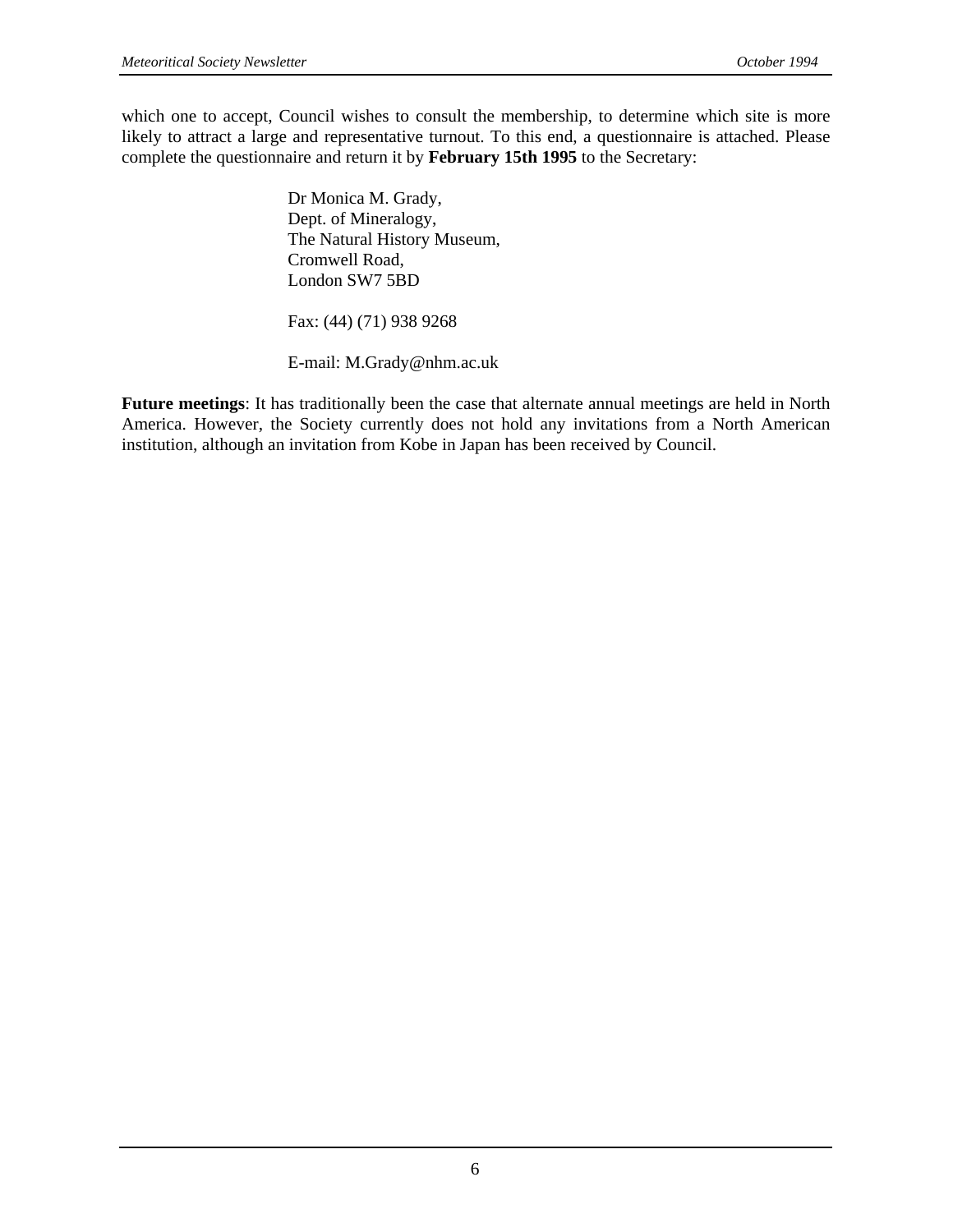# **Invitation to host the 1998 meeting in Dublin**

Ian Sanders, Department of Geology, Trinity College, Dublin Fax: 353 1 671 1199; E-Mail: ISANDERS@VAX1.TCD.IE

The idea of a Dublin meeting was first mooted informally at Vail, where certain members of the society (some with obvious Irish connections) waxed lyrical at the prospect of partaking of the wine of the country in authentic surroundings. Over the succeeding nine months the idea took root, and with helpful advice from Robert Hutchison, a serious proposal was drawn up and presented at the Prague meeting. The main features of the proposal are outlined here.

The conference would be held in Trinity College, a 400-year-old university whose campus forms a walled oasis of eighteenth century buildings, cobbled squares, and green open spaces set in the heart of the city of Dublin. Conference facilities include two adjacent 200-seat lecture theatres beside a broad concourse area where coffee would be available all day and where posters would be displayed. A 400-seat theatre for plenary sessions is situated nearby. The scientific programme would be drawn up by a committee consisting mainly of researchers based in the UK.

On the non-scientific side, the banquet would be held in the mellow surroundings of an eighteenth century hall some 3 miles from the college. The guest programme would include day excursions to the picturesque monastic settlement of Glendalough in the mountains some 30 miles south of Dublin, and to the 5000 year-old tombs of the Boyne Valley to the north. The city itself offers many attractions, including pubs, shops, museums, art galleries, excellent theatre, and the Book of Kells all within a few minutes walk. The Guinness brewery is a short bus-ride away. Postconference geological excursions to Precambrian granulites and younger rocks of the western seaboard of Ireland are planned.

Accommodation in Dublin ranges in quality from student dormitories at \$12 (1994 prices) up to first-rate hotels at \$150 per person, all within a very short walking distance of the college. Many participants may choose to stay in traditional college rooms, with distinctive elemental charm, at around \$45 per person including breakfast. Dublin is easily reached by air, with frequent connecting flights from London and direct daily flights from many European capitals and the eastern USA.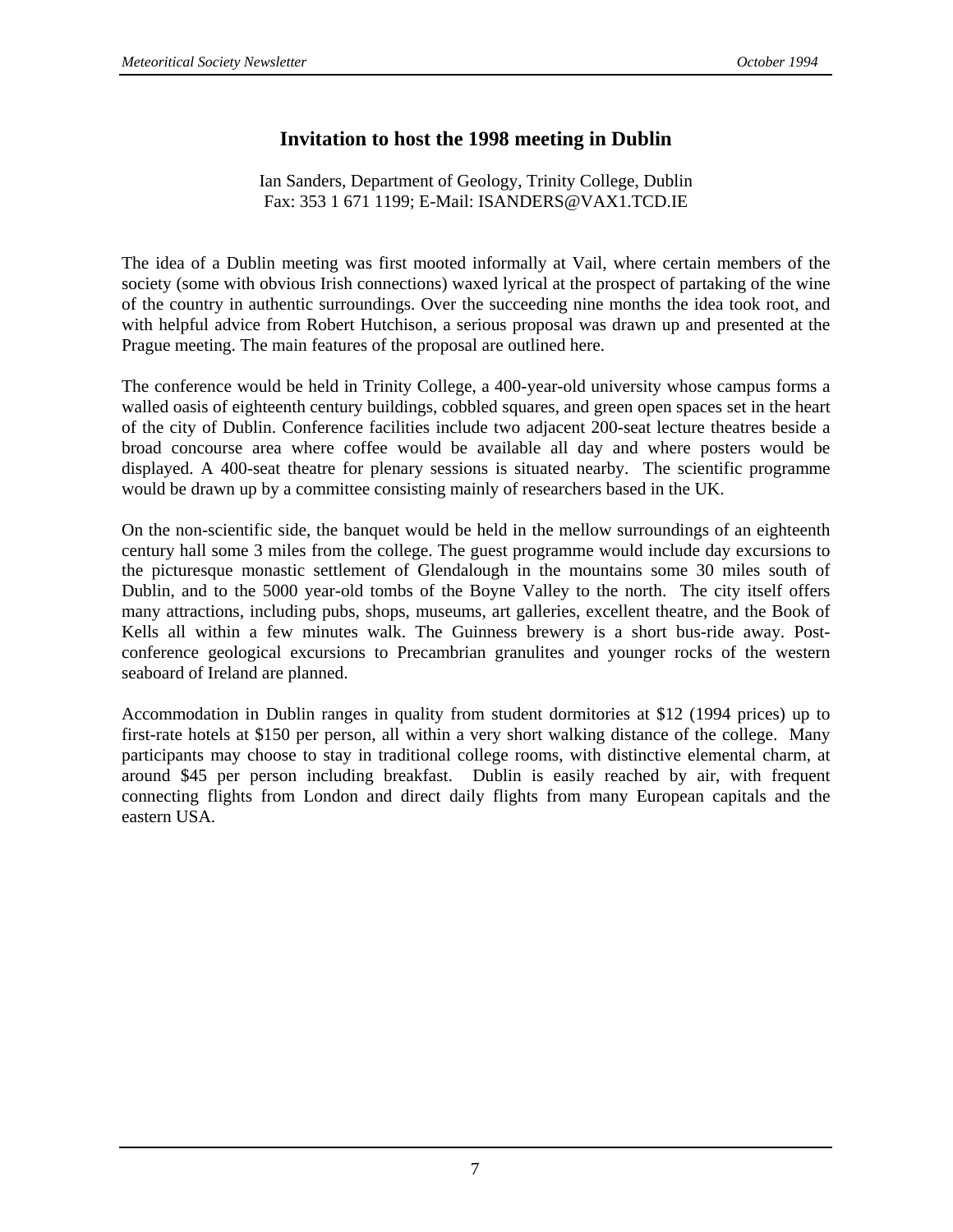# **Invitation to host the 1998 meeting Johannesburg, South Africa.**

Wolf Uwe Reimold, Dept. of Geology, Univ. of the Witwatersrand, Johannesburg 2050, South Africa Fax: +27-11-339-1697; e-mail: 065wur@witsvma.wits.ac.za

INTRODUCTION: The University of the Witwatersrand ("Wits") and the Rand Afrikaans University ("RAU") would like to invite the Society to hold their 1998 Annual Meeting in Johannesburg - in the New South Africa. This venue offers numerous unique features and advantages, which are of interest to the members of the Society. About 45 international airlines have direct flight from Europe, North and South America, Asia, Australia, and the rest of Africa to Johannesburg. Logistical and financial support for this invitation has been pledged by the administrations of both Universities, the Geological Survey of South Africa, the Johannesburg municipality, and various other scientific agencies and associations in South Africa.

TIME, VENUE, and ORGANIZERS: The proposed venue is the Wits campus, close to the center of Johannesburg. Modern lecture halls and all supporting technical facilities are available on site, where numerous international meetings have already been held. Both lecture rooms will be on the same floor and close to the poster area, where coffee will be served (all day long). The meeting will be held at the customary time, in mid-July 1998. The weather in July is excellent, with day temperatures reaching the mid-20s (xC; 70s F), evening and night temperatures may reach the lower teens (50s F). Days will be sunny and dry without exception. The organizing committee currently consists of Uwe Reimold (Wits) and Lew Ashwal (RAU), co-chairmen, as well as T.S.McCarthy (Wits), J. Barton (RAU), Arch Reid (Univ. Houston), Christian Koeberl (Univ. Vienna), Marian Tredoux (Univ. Cape Town), and others.

WHY SOUTH AFRICA?: South Africa has just entered a new era in its history. In the "New South Africa", the spirit of renewal is ubiquitous in all parts of society, including political, cultural, and scientific aspects. A Meteoritical Society Meeting in Africa would have a strong impact on meteoritical and planetological research and education on this continent. Holding the Annual Meeting in South Africa would not only stimulate relevant activities in this country, but also in neighboring countries (e.g., Namibia, Zimbabwe, Mocambique) and the whole continent. South Africa encompasses numerous different and dramatic landforms, which are the result of a long and multi-faceted geological evolution. Of special interest to members of the Society are the spectacular and classical geological localities, such as the Bushveld Complex, the Vredefort structure, the Barberton Mountain Land, the Great Dike, the Kimberley diamond fields, and many others, which are easily reachable from Johannesburg. In addition, Society members will have a unique chance to establish collaborations with African scientists on the study of meteorites, impact craters, and other geological topics.

ACCOMMODATION: Several 1\* to 4\* hotels (e.g., Holiday Inn, 3\*) are in easy walking distance from the meeting venue. It should be noted that the hotel prices are very low compared to European or North American levels, without compromising the standards of accommodation. Current prices (1994) range between about US \$16 to \$75 per night (incl. breakfast). Students (and other participants that choose this option) can be accommodated directly on campus for about \$16 a night, including three meals. All conference hotels are known to the Organizing Committee as reliable and excellent value from utilization during previous conferences. Local transport will be provided for all special professional or social occasions.

STUDENT SPONSORSHIP: Considering support that has already been pledged, and expecting additional funding, we anticipate that at least 20 student awards (a larger number than at most recent meetings) will be made available to students from overseas and from African countries. To help promote the development of meteoritics and related sciences in Africa, special efforts will be made to attract additional funding for African students.

SOCIAL PROGRAM: Guest tours of the Johannesburg-Pretoria region will be offered for conference participants and their spouses. We anticipate an afternoon excursion to the Pretoria Saltpan crater (1.5 hours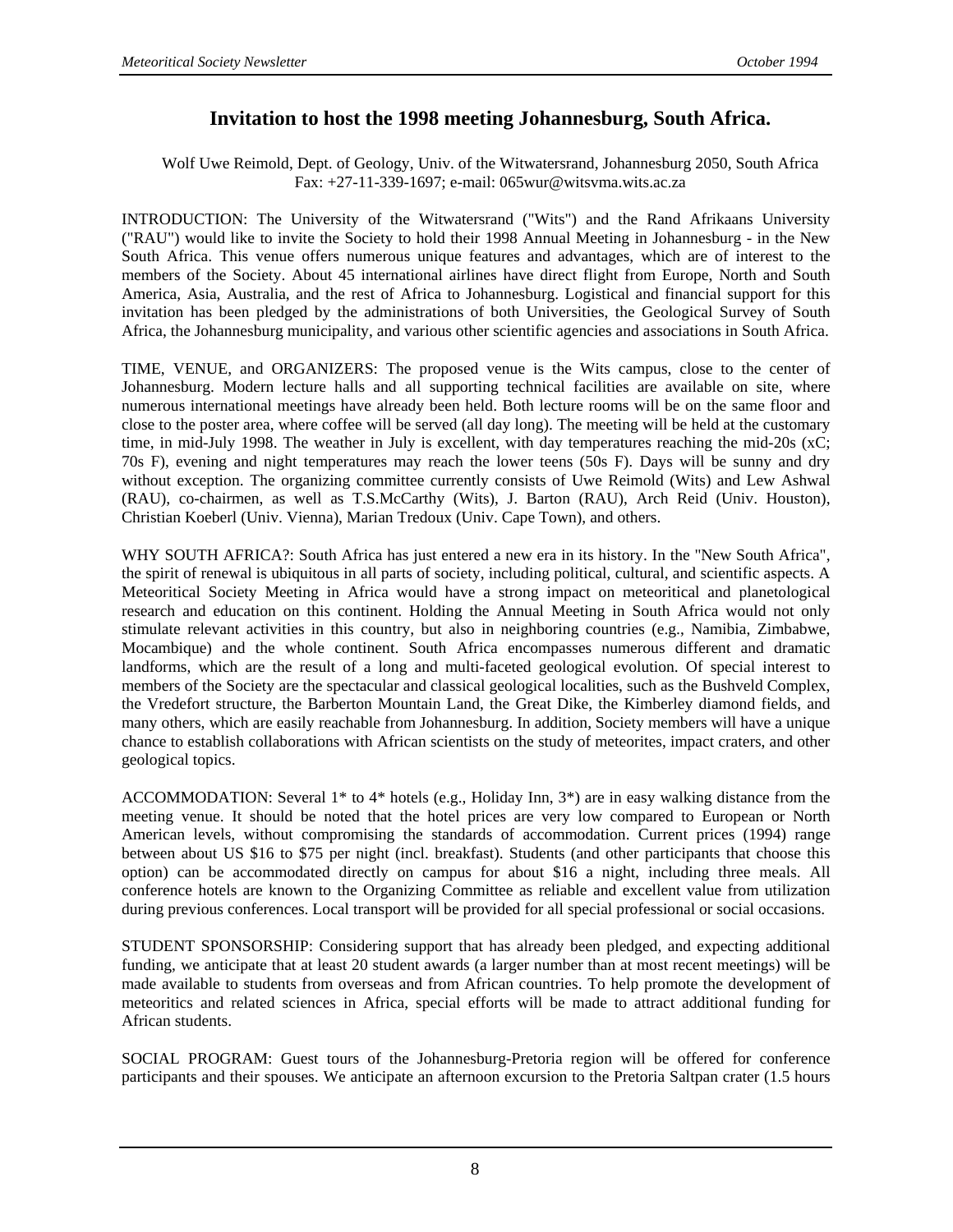from Johannesburg), which is included in the fee. Several spectacular banquet sites are currently under consideration.

FIELD TRIPS: For many participants, the field trips will be the highlight of the Meeting. We plan excursions to the Vredefort impact structure, the Bushveld Complex (the world's largest repository of magmatic ore deposits), the Archean Barberton Mountain Land, with the latter two trips including visits to South Africa's principal game reserve, the Kruger National Park. Arch Reid has agreed to conduct a tour through the Cape Peninsula with special emphasis on the famous vineyards. In addition, visits to the Victoria Falls or the Great Dike in Zimbabwe, the Roter Kamm Crater and Etosha Pan in Namibia, or the coast of the Indian Ocean in Natal, will be supported.

COSTS: As this point seems to be maybe the most important factor for many members of the Society, we are providing a few examples and comparisons, based on quotations from travel agencies, airlines, and hotels (1994 basis; July-August prices). Some examples for the cost of air tickets (advance-purchase) to Johannesburg (and back) are: New York or Washington, D.C.: US \$1300-1600; London, Amsterdam: \$750- 900; Vienna: \$800-1000. It is clear that these prices are somewhat higher than those for Transatlantic air travel (currently about \$800-1000 in the summer). However, hotel prices, living expenses, and other local costs (e.g., transportation) are considerably cheaper in South Africa than in recent U.S. and European Meeting sites. Meals are inexpensive and a very good value; e.g., a glass of juice or beer, 50 cents (US), a large steak, \$4, a bottle of good wine, \$4, or, a full buffet dinner with 70 dishes at one of the best restaurants in Johannesburg, \$12. Thus, typical examples for total travel costs are (registration fee not included, because this fee is similar at all venues):

(1) Washington, D.C. (USA) to Johannesburg: \$1400. 7 nights  $@550$  at  $3*$  Hotel = \$350; meals  $@520$  a day=  $$140$ ; total=  $$1890$  (2) Vienna (Austria) to Johannesburg:  $$1000$ ; other costs the same; total =  $$1490$ . [in comparison with, for example, the cost of attending the Copenhagen meeting: Vienna-Copenhagen = \$550; 7 nights @\$100 at 3\* hotel = \$700, meals @\$50 per day = \$350; total = \$1600!]

Thus, it should be obvious that the higher ticket costs are balanced by much lower hotel and living expenses. The total cost of attending a meeting in Johannesburg are not higher to most members of the Society than the cost of attending other recent meetings has been.

In summary, we hope that the Members of The Meteoritical Society will opt for a meeting in the culturally and geologically exciting New South Africa.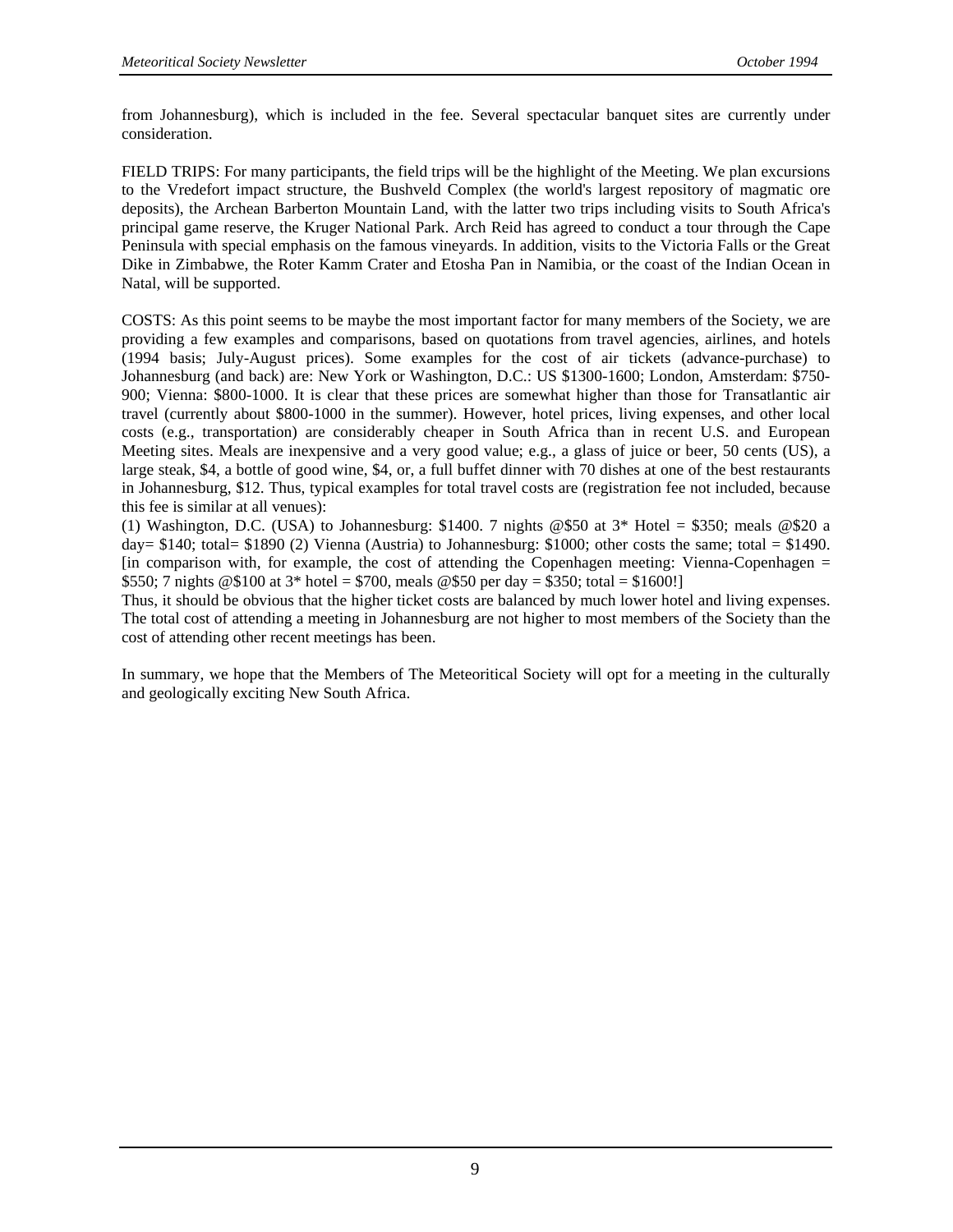# **Questionnaire on Venue of 1998 Annual Meeting**

**Note: This is not a competition between Dublin and Johannesburg: the invitations will be held over for consideration in future years.**

- 1. Name (optional): ...........................................
- 2. Position: Research/Teaching ....... Student ....... Other .......

3. Country: ...........................................

4. The likelihood of my attending a Meteoritical Society Meeting in 1998 in

| <b>Dublin</b> is Good |      |   | <b>Johannesburg</b> is Good |      |   |
|-----------------------|------|---|-----------------------------|------|---|
|                       | Fair |   |                             | Fair | . |
|                       | Poor | . |                             | Poor |   |

5. I would prefer the 1998 meeting to be held in

| <b>Dublin</b> |  | Johannesburg<br> |
|---------------|--|------------------|
|---------------|--|------------------|

6. Comments**:**

Please return this questionnaire by **February 15th 1995** to the Secretary:

Dr Monica M. Grady Department of Mineralogy The Natural History Museum Cromwell Road London SW7 5BD, U.K.

**Fax**: (44) (71) 938 9268 **E-mail (internet): M.Grady@nhm.ac.uk**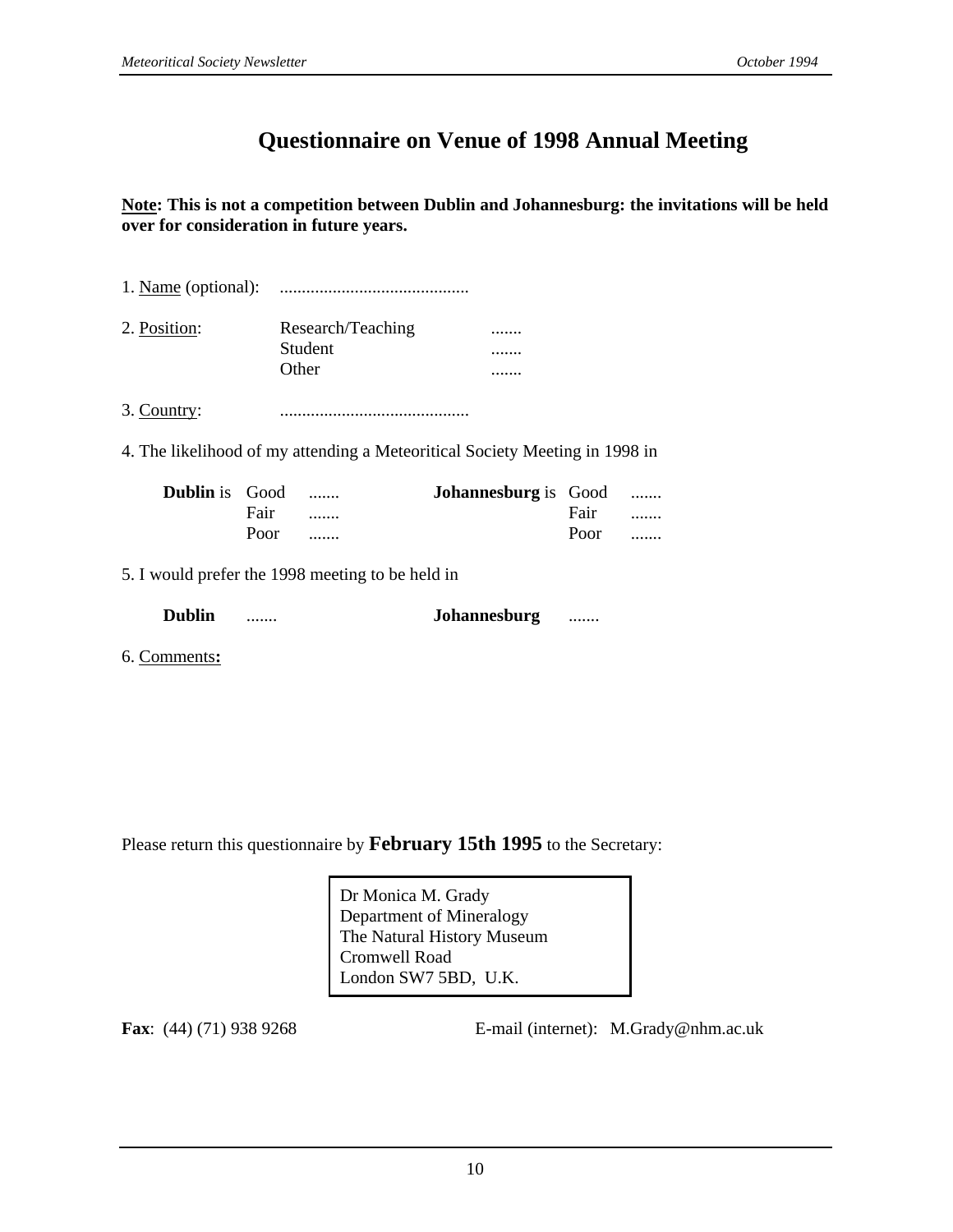#### **The Constitution of the Meteoritical Society**

#### **ARTICLE 1 - NAME, PURPOSE, AND SCOPE**

- 1. The name of this Society shall be THE METEORITICAL SOCIETY.
- 2. The purpose of this Society shall be to promote the study of meteorites and other samples of extraterrestrial matter and their relation to the origin and history of the solar system. Additional areas of interest include the investigation of meteors, micrometeorites, impact features, tektites and planetary surfaces.
- 3. This Society, in its membership and activities, shall be an international organisation.

#### **ARTICLE 2 - MEMBERS AND FELLOWS**

- 1. Those persons who joined this organisation on or before August 22, 1933 shall constitute the charter members of the Society. The charter members and such other persons as may subsequently be elected to membership shall constitute the members of the Society. Persons interested in furthering the purpose of the Society may, on application, be elected to membership by the Council.
- 2. Members who have distinguished themselves in meteoritics or allied sciences may be elected Fellows by the Council. Fellows shall be elected in even-numbered years. The number which may be elected during an even-numbered year shall not exceed one percent of the current membership of the Society, rounded to the next highest integer.
- 3. Bylaws shall be adopted to regulate the nomination and the election of members and Fellows and any matters pertaining to them for which this Constitution does not expressly provide.

#### **ARTICLE 3 - COUNCIL (OFFICERS AND COUNCILLORS)**

- 1. The Officers of the Society shall consist of a President, the immediate Past President, a Vice-President, a Secretary, and a Treasurer who shall discharge, in addition to the duties specifically assigned them by this Constitution and Bylaws, all the duties customarily pertaining to their office.
- 2. The Council of the Society shall consist of the Officers and eight Councillors. The Council shall be charged with the administration of all the affairs of the Society for which the Constitution or the Bylaws do not otherwise

provide. The President and the Secretary of the Society shall be respectively the chairman and the secretary of the Council; together with the Treasurer, they shall constitute a standing Executive Committee to act, ad interim, upon all matters affecting the welfare of the Society that, in their judgement, do not call for submission to the entire Council; but all the transactions of this Executive Committee except those expressly authorised by the Constitution or the Bylaws shall be reported to the Council at its next following meeting.

3. An election of Officers and Councillors of the Society shall be held each even-numbered year. Nominations for Officers and Councillors shall be prepared by a Nominating Committee of five members, which shall be proposed by the President and approved by Council prior to May 1 of each odd-numbered year and shall hold office until the close of the next election.

 For each office to be filled in a given election, the Nominating Committee shall nominate one candidate whom it has verified to be qualified and willing to serve in that office. The slate so nominated shall be mailed to all members of the Society before December 1 of an odd-numbered year. A nomination for any specific position may subsequently be made by petition, signed by at least 3% of the Society's members in good standing who shall verify that the candidate is qualified and willing to serve in that office. The petition must be received by the Secretary no later than February 15 of the even-numbered year.

 If no candidates are nominated other than those nominated by the Nominating Committee, the Secretary shall be empowered to declare these candidates elected by affirmation. If other candidates are nominated, then a ballot shall be prepared listing the names of all candidates and mailed to each member of the Society in good standing before April 15 of the current year. These ballots, if returned to the Secretary by June 15 in a signed and sealed envelope, shall be counted.

 The new Officers shall take office on January 1 of odd-numbered years.

4. The Vice-President shall automatically accede to the Presidency upon the end of the President's two-year term, or earlier if the office of the President should be vacated. The Council shall appoint one of its members to fill a vacancy in the Vice-Presidency; if a Vice-President appointed by the Council accedes to the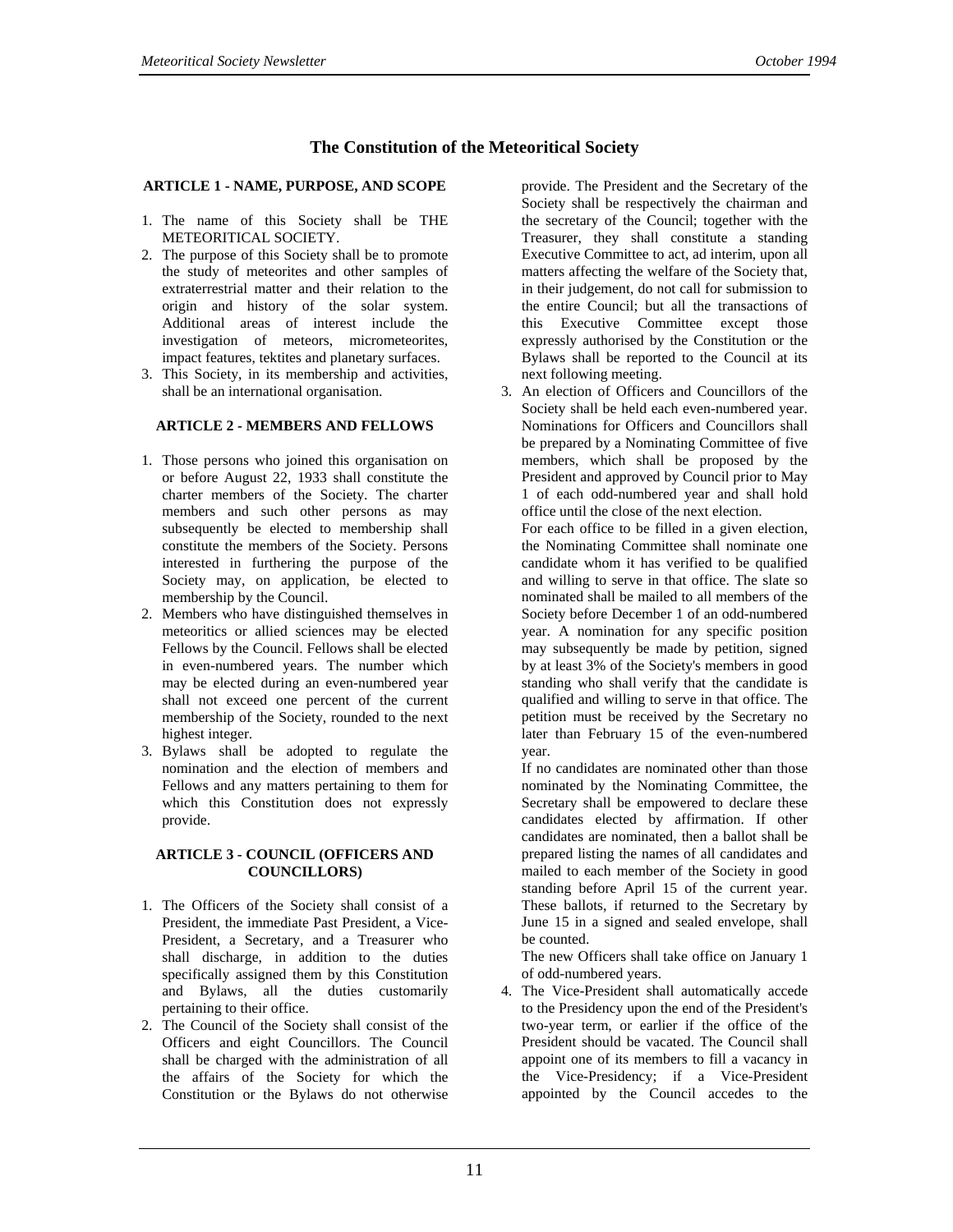- 5. The term of the Council shall be two years in length.
- 6. No person shall hold simultaneously more than one position in the Council. The President shall vote only when necessary to break a tie.
- 7. No person who has been elected to and has assumed the office of President shall ever afterwards be eligible for that office, nor for the office of Vice-President. No person who has served two terms as Councillor, or three terms as Secretary or Treasurer shall be eligible for the same position until the expiration of four years after the end of his last term in office.
- 8. Vacancies in the position of Secretary, Treasurer or Councillor shall be filled by appointment by the Council.

#### **ARTICLE 4 - PUBLICATIONS**

- 1. The official journals of the Society shall be
- a. *Meteoritics*, sponsored by the Society alone, and
- b. *Geochimica et Cosmochimica Acta*, which is also sponsored by the Geochemical Society.
- 2. The Council shall appoint an Editor for *Meteoritics* who shall serve at the pleasure of the Council.

#### **ARTICLE 5 - AMENDMENTS AND BYLAWS**

- 1. This Constitution may be amended only at the proposal of the Council and by mail ballot. A ballot for each proposed amendment shall be mailed by the Secretary to each member of the Society in good standing. In order that it be adopted, each proposed amendment must receive at least two-thirds of all votes cast.
- 2. The Council may enact, annul and amend Bylaws as appropriate and necessary for carrying out the Society's business. Any proposed amendment of the Bylaws shall be prepared in written form and circulated to the Council at least one month before a regular meeting. It shall then be deemed adopted if it receives the votes of two-thirds of the entire Council. Council members unable to attend may submit their votes in advance of this meeting.

### **The Bylaws of the Meteoritical Society**

#### **ARTICLE 1 - NOMINATIONS AND ELECTION OF MEMBERS AND FELLOWS, ET CETERA**

- 1. Any applicant who is in sympathy with the purposes of the Society may, on the nomination by two members, be elected by unanimous vote of the Executive Committee or by majority vote of the Council.
- 2. Fellows shall be elected by two-thirds vote of the Council.
- 3. Any member who has made improper use of his membership or whose connection with the Society is regarded as detrimental to it may be expelled from the Society by at least a threefourths vote of the entire Council.

#### **ARTICLE 2 - DUTIES OF MEMBERS OF THE COUNCIL**

- 1. Members elected to positions in the Council are expected to attend official Council meetings.
- 2. The Secretary shall be responsible for informing the Society membership of important actions of the Council. The Secretary shall conduct all elections and inform members of the results. The Secretary shall co-ordinate activities between the Council and those Society committees provided for in the Constitution and Bylaws. The Secretary, in co-ordination with the Treasurer, shall maintain the Society membership list, records of all official actions of the Council, and all changes made to the Constitution and Bylaws of the Society.
- 3. The Treasurer shall keep accounts showing all the receipts and expenditures of money belonging to the Society and all the financial transactions of his office. The Treasurer shall be responsible for the collection of membership dues and other income and for the payment of legitimate Society debts. Any member of the Executive Committee shall possess authority to spend up to five percent of available Society funds for an appropriate Society function. The Treasurer shall present a summary of the financial status of the Society to Council at least once a year. The Council may, upon request, obtain all detailed financial records from the Treasurer.
- 4. At the beginning of each term, Council shall appoint a Deputy Treasurer who will temporarily assume the Treasurer's duties when the latter is unable to perform them, continuing until the Treasurer is able to resume his/her duties or until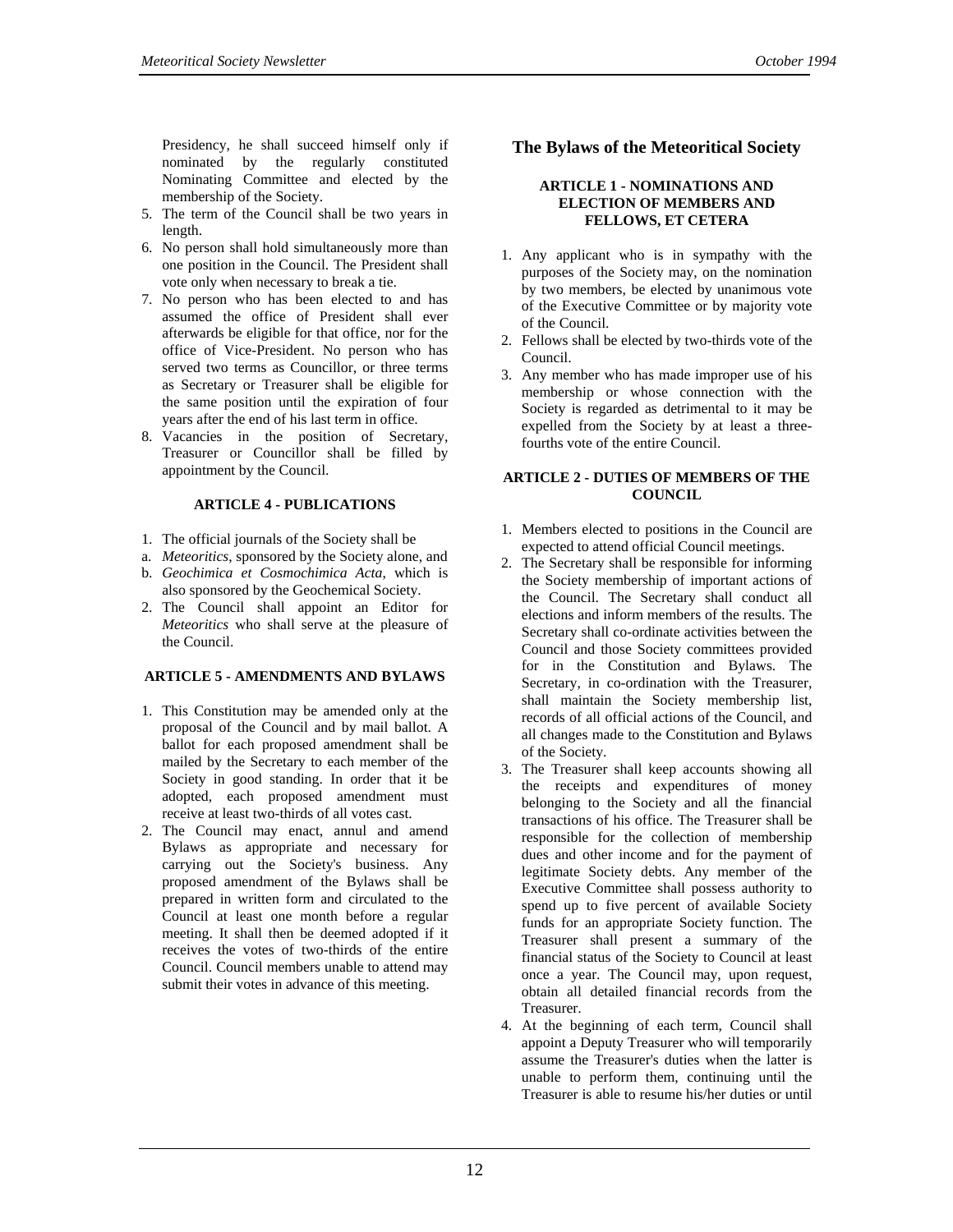#### **ARTICLE 3 - FINANCE**

- 1. Any member in good standing may become a life member by the payment of a fee equal to twenty times the annual dues then in force. A life member shall be exempt from the payment of annual dues.
- 2. The annual dues shall be fixed by the Council and payable to the Treasurer on the date of election and prior to January 1 of each year thereafter. Payment of the life membership fee or of the annual dues shall entitle a member to all the rights of membership including that to receive the official notices and certain publications of the Society, free of charge or at a reduced rate.
- 3. Any member who is more than three months in arrears shall be dropped from the Society. The Council shall, for cause, and on the recommendation of its Executive Committee, have the authority to suspend any part of this Bylaw in behalf of a defaulting member in the first year of his default.

#### **ARTICLE 4 - MEETINGS OF THE SOCIETY**

- 1. The Council shall determine the time and place of each meeting of the Society. If possible, at least one meeting shall be held each year, for the delivery of scientific papers, addresses and other communications, and for the transaction of any business that may come before the Society. The Secretary will ensure that notice of each meeting shall be mailed to each member in good standing at least four months prior to the opening date of the meeting.
- 2. Arrangements for each of the Society's meetings shall be made by an Organising Committee and a Program Committee, which are appointed by the Council. Both committees have the right to coopt additional members. The Organising Committee shall include a member from a previous year's committee and the Vice-President of the Society (who will be President at the time of the meeting).
- 3. The Society will provide a loan toward meeting expenses, in an amount set by Council. The Organising Committee shall raise additional funds, especially for student travel grants, and shall submit a tentative budget to the Treasurer for approval. Meetings are expected to be selfsupporting, but the Society shall maintain a

reserve fund, financed from meeting surpluses, from which Council can cover deficits that it judges to be justified.

- 4. At each meeting, fifty or more members shall constitute a quorum.
- 5. Procedures during business meetings of the Society shall be governed by Robert's Rules of Order.

#### **ARTICLE 5 - MEETINGS OF THE COUNCIL**

- 1. A meeting of the Council shall be held in connection with each meeting of the Society.
- 2. The President shall convoke the Council in special meeting, at a time and place to be determined by the Executive Committee whenever, in the judgement of the Committee, the affairs of the Society require it. For urgent issues, the Committee can authorise mail or fax ballots, preceded by informal discussion, in lieu of a special meeting. The vote on such a ballot is subject to review at the next regular Council meeting.
- 3. A request in writing addressed to the President by four or more members of the Council shall render the convocation of the Council obligatory within three months after the date such request is received and at a time and a place to be determined by the Executive Committee.
- 4. Advance notice of each special meeting, which shall include a statement of the nature of the business to be transacted at the meeting, shall be prepared at the direction of the President and transmitted by the Secretary, by mail, facsimile or telephone at the earliest possible date, to each member of the Council.
- 5. If the President cannot attend a meeting of the Council, he shall appoint from the Council a temporary chairman who will serve in his stead. Should he fail to do this, the Council shall elect a temporary chairman.
- 6. At each meeting, regular or special, five or more Council members shall constitute a quorum. The President, or in his absence the temporary chairman, may invite other members of the Society to sit with the Council, but any action approved by fewer members of the Council than four shall be subject to ratification by at least a majority vote, taken by the Secretary by mail or facsimile, of the entire Council.
- 7. Any notice required or permitted by the bylaws to be given to members of Council may be given by mail, facsimile or telephone.
- 8. Council members unable to attend a meeting of Council, or to participate in decisions without a meeting, may vote by proxy. The proxy, issued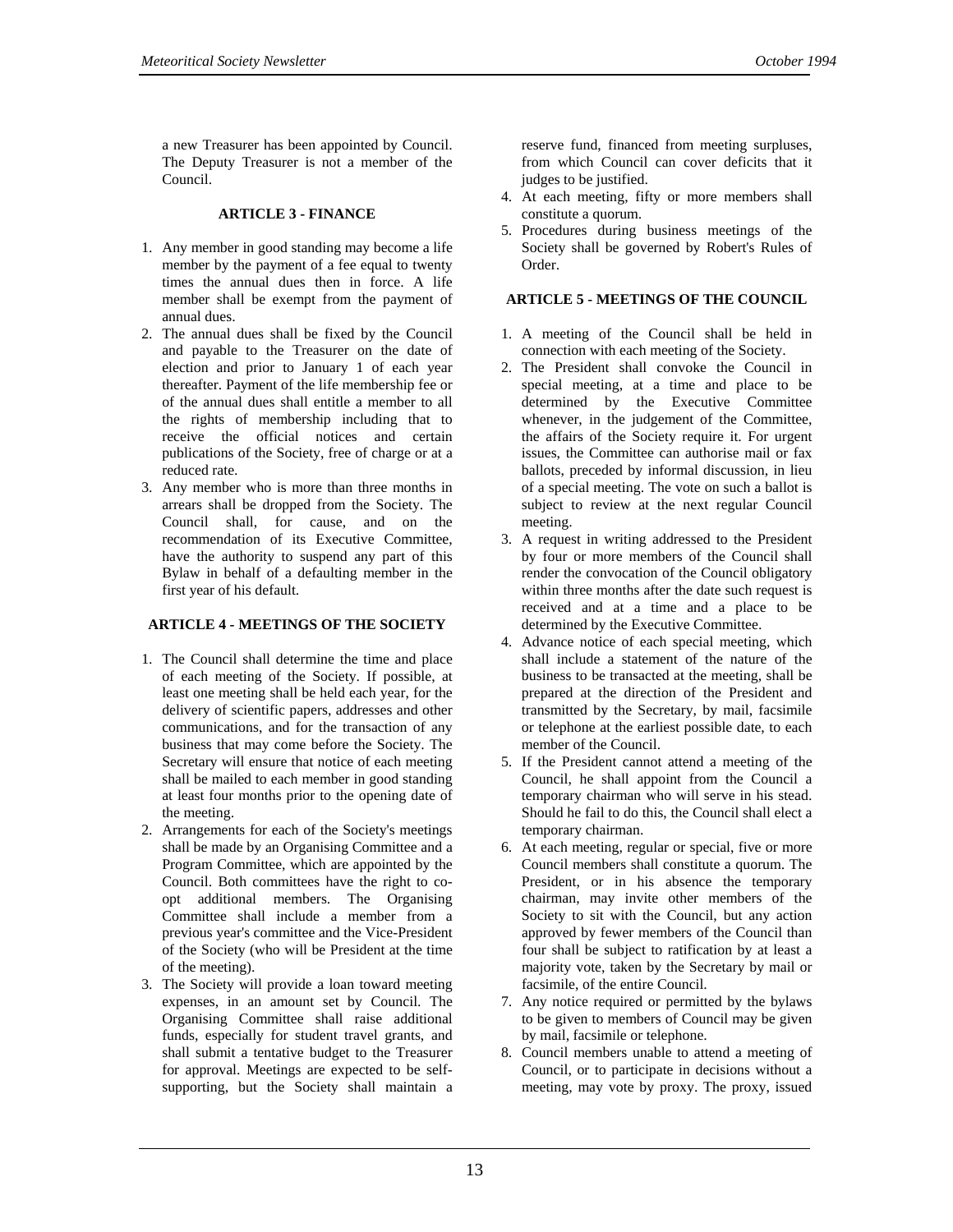to another member of Council, may be general (all matters to come before the meeting) or specific (relate to one issue or topic) and is valid for three months. The proxy, signed and dated by the councillor delegating his vote, must be given to the chairman before the start of business.

9. Procedure during Council meetings shall be governed by Robert's Rules of Order.

#### **ARTICLE 6 - LEONARD MEDAL**

- 1. The Leonard Medal of the Society shall be awarded to individuals who have made outstanding, original contributions to the science of meteoritics directly or through work in closely allied fields of research.
- 2. The Leonard Medal Committee shall consist of five members serving five-year terms, which are staggered such that one term expires each calendar year. No member of the Council may serve on the Committee. Vacancies on the Committee shall be filled by appointments made by the President. Each year the President shall designate one member of the Committee to serve as chairman. The Committee shall operate under rules approved by the Council.
- 3. Six weeks prior to the annual meeting of the Society, the Committee shall submit to the Secretary documented nominations for its first and second choice for recipient of the Leonard Medal to be awarded at the next following annual meeting. The Secretary shall distribute copies to Council members at least one month prior to the Council meeting. Final selection of the Leonard Medallist shall be made by Council, with at least a two-thirds vote of all voting Council members present.

#### **ARTICLE 7 - PUBLICATIONS COMMITTEE**

- 1. A Publications Committee shall be constituted jointly by the Meteoritical Society and the Geochemical Society for the purpose of overseeing the publications of the two Societies.
- 2. The Committee shall consist of six members who serve three-year terms. Two terms shall expire each year. Members of the Committee shall be jointly appointed by the Presidents of the two Societies, in consultation with the Editors and the Chairman of the Committee. The Presidents of the Meteoritical Society and the Geochemical Society and the Editors of *Geochimica et Cosmochimica Acta, Meteoritics* and the *Special Publications Series of the Geochemical Society* shall be ex-officio members of the Committee.

At all times, at least two Committee members shall have been nominated by each Society.

- 3. The officers of the Joint Publications Committee of the Geochemical and Meteoritical Societies shall include a Chairman, a Vice Chairman and a Financial Officer who are appointed for two year terms. No later than four months before the expiration of the term, an *ad hoc* Nominating Committee, chaired by the Executive Editor of *Geochimica et Cosmochimica Acta* and including the two Society Presidents, shall proceed to nominate successors for approval by the two Councils. The incumbents are eligible for renomination.
- 4. The ex-officio members shall be invited to take part in all discussions and their views shall be included in decisions made by consensus. However they do not have formal voting rights, except for Editors when the issue directly concerns their own publications.
- 5. The Publications Committee has the following responsibilities:
- a. To advise the Editors of the Societies' journals and the *Special Publications Series of the Geochemical Society*, and to monitor the journals and the *Special Publications* on a continuing basis.
- b. To approve new Associate Editors following their nomination by the responsible Editor and to review their performance annually.
- c. To negotiate contracts with the journals' publishers. Such contracts, and subsequent changes therein, must be ratified by the Councils.
- d. To advise the Societies on any matter concerning publication. In particular, the Publication Committee's Financial Officer shall monitor the finances of *Geochimica et Cosmochimica Acta* and *Meteoritics* and provide the Councils of the two Societies with budget figures so that the Councils can approve subscription rates for the next year in a timely fashion.
- e. To mediate conflicts between an Editor and authors. Such mediation may be initiated at either the author's or the Editor's request, but the final decision will reside with the Editor.
- f. To review the state of *Geochimica et Cosmochimica Acta* every three years and *Meteoritics* every four years in conjunction with the (re)nomination of the respective Editor.
- 6. The Committee shall formulate rules appropriate to its function subject to ratification by the Councils of both Societies.

#### **ARTICLE 8 - EDITOR OF METEORITICS**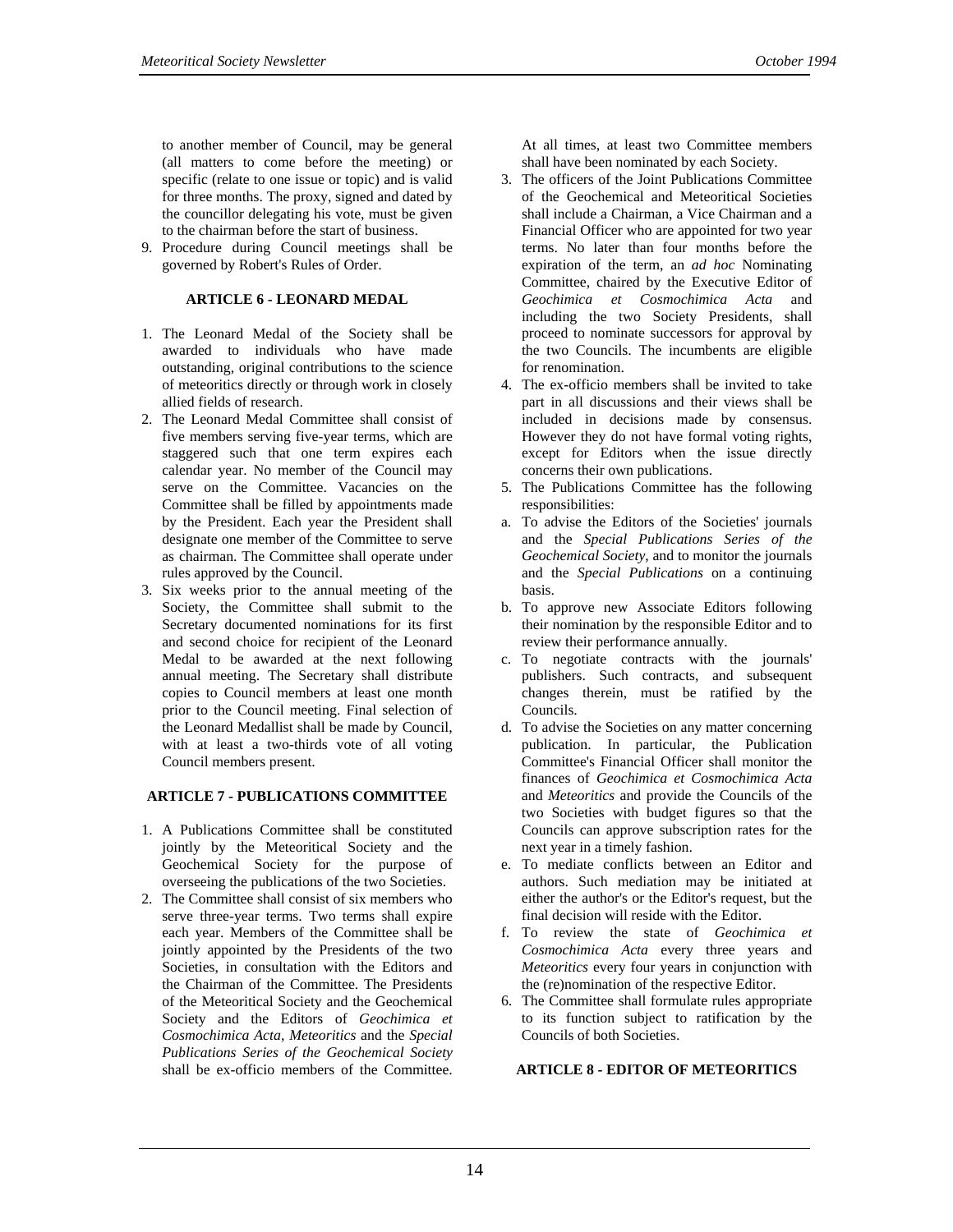- 1. The term of the editor of *Meteoritics* shall be four years. New terms shall begin on January 1 of years that are multiples of four. An Editor may succeed himself/herself.
- 2. The Publications Committee shall evaluate the record of the current Editor, nominate an editor for the next term, and report this evaluation and nomination to the Council. Final selection of the Editor shall be made by Council 18 months prior to the expiration of the current term.
- 3. The Editor of *Meteoritics* shall seek the advice of the Publications Committee before making any substantive changes in the operation or format of the journal.
- 4. The Editor of *Meteoritics* shall seek the advice of the Society Executive Committee in deciding whether or not to publish memorials for specific individuals.

#### **ARTICLE 9 - EDITOR OF GEOCHIMICA ET COSMOCHIMICA ACTA**

- 1. The term of Editor of *Geochimica et Cosmochimica Acta* shall be three years. An Editor may succeed himself/herself.
- 2. The Publications Committee shall evaluate the record of the current Editor, nominate an Editor for the next term, and report this evaluation and nomination to the Council. Final selection of the Editor shall be made by the Councils of the Meteoritical and Geochemical Society upon recommendations of the Committee on Publications approximately 18 months prior to the expiration of the current term.
- 3. The Editor of *Geochimica et Cosmochimica Acta* shall seek the advice of the Committee on Publications before making any substantive changes in the operation or format of the Journal.

#### **ARTICLE 10 - ELECTION OF FELLOWS**

- 1. Article 2.2 of the Constitution describes the election of Fellows. The Leonard Medal Committee is charged with preparing a list of Society members whom they propose for election as Society Fellows.
- 2. The means of selecting candidates for Fellow shall be determined by the Leonard Medal Committee. To aid the Committee in identifying candidates, the Council shall publish yearly a solicitation for Fellow nominations from the Society membership. The Committee shall prepare a slate of Fellow candidates, which may be of any length, but normally will be a length equal to one percent of the Society membership rounded up to the next highest integer. This slate

shall be submitted to Council prior to its annual meeting held in conjunction with the Society meeting in even-numbered years.

- 3. Members of the Council and of the Leonard Medal Committee are not eligible for election as Fellows during their term of office.
- 4. The Council shall elect Fellows only from the slate of candidates submitted by the Leonard Medal Committee. Election as a Fellow shall require at least a two-thirds vote of all voting Council members present. The number of Fellows elected shall not exceed the number of candidates submitted by the Committee or one percent of the Society membership (rounded up), whichever is the smaller number.
- 5. An announcement of Fellows who have been elected shall be made during the annual meeting of the Society and shall be published in *Meteoritics*.

#### **ARTICLE 11 - BARRINGER MEDAL**

- 1. The Meteoritical Society administers the Barringer Medal and Award program, created in memory of D. Moreau Barringer Sr. and his son D. Moreau Barringer Jr. The program is sponsored by the Barringer Crater Company. The Barringer Medal recognises outstanding work in the field of impact cratering, and/or work that has led to a better understanding of impact phenomena. The Medal shall be presented during each annual meeting of the Society.
- 2. A Barringer Medal Selection Committee shall consist of four Society members appointed by the President, one of whom shall be nominated by the Barringer Crater Company. The Committee members shall serve staggered, fouryear terms. The Chairman is appointed by the President for a one- year term.
- 3. Nominations for the Barringer Medal shall be solicited from Society members through annual announcements in *Meteoritics*. The means of selecting a candidate for the Barringer Medal shall be determined by the Selection Committee. The Committee shall present its candidate for the Medal, along with supporting documentation, to the Council at the annual meeting. Concurrence of the selection by the Council shall be by twothirds of all voting members present.

#### **ARTICLE 12 - METEORITE NOMENCLATURE COMMITTEE**

1. The Meteorite Nomenclature Committee shall be responsible for establishing guidelines for the